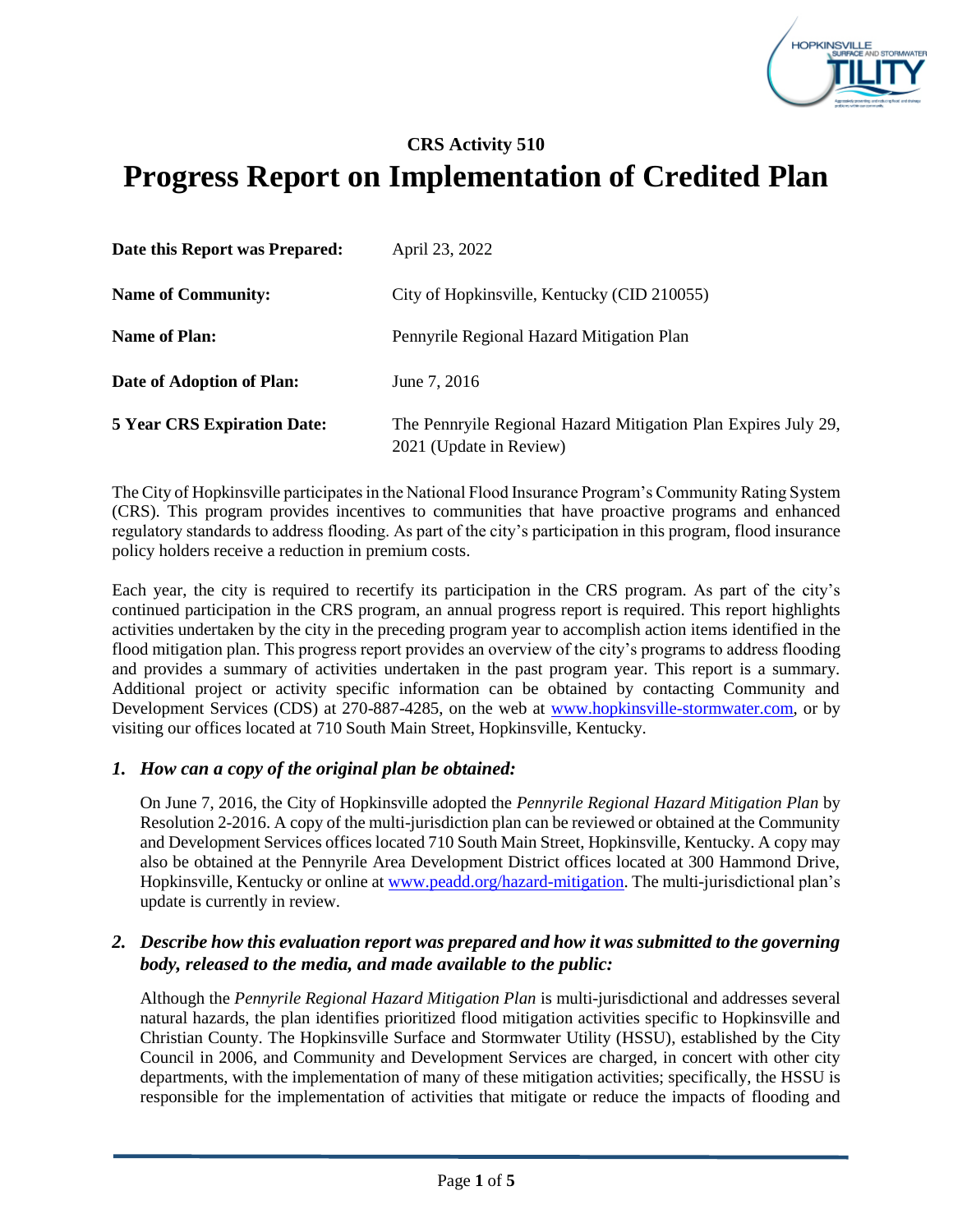stormwater runoff. CDS is charged with providing staff support to the HSSU and enforcing the city's stormwater, erosion control, and flood damage prevention ordinances.

This report was prepared for the City of Hopkinsville, through the HSSU Board of Directors, for the period May 2021 through April 2022. Copies of this report were provided to the Hopkinsville City Council and disseminated to the media. In addition, a copy of this report is posted on the HSSU's website [www.hopkinsville-stormwater.com.](http://www.hopkinsville-stormwater.com/)

### *3. Provide a description of the implementation of each recommendation or action item in the action plan, including a statement on how the project was implemented or not implemented during the previous year:*

The *Pennyrile Regional Hazard Mitigation Plan* identifies six mitigation activities specific to flood hazards. A listing of these activities and actions taken by the City of Hopkinsville include:

**A. Flood Priority 1:** Develop a debris removal plan for streams and ditches.

The City of Hopkinsville conducts an annual and ongoing assessment of the North Fork and South Fork of the Little River to identify log jams and other debris that could potentially impact river flow. CDS conducted a river flyover on March 31, 2022 to identify stream obstructions. In addition, CDS staff provide routine monitoring of bridges and other segments of the rivers that are commonly obstructed. Obstructions identified by the city's public works department and residents are also recorded and scheduled for removal.

Since May of 2021, a total of six major log jams have been removed from both forks of the Little River. Locations of recent log jam removals include:

- Cox Mill Estates (2)
- Skyline Park area
- Larrimore Bridge
- Eagles Cove
- South Fork Place

From May 1, 2021 through April 2022, the HSSU has expended \$25,960.00 to remove log jams from the Little River. The March 31, 2022 flyover identified 36 log jams (city and county) in the Little River. Removal of these obstructions are currently being prioritized and it is anticipated that additional expenditures will occur in this fiscal year.

**B. Flood Priority 2:** Move or develop critical facilities and other structures out of flood prone areas.

Following the flood of 1997, the City of Hopkinsville acquired and removed several structures within the Special Flood Hazard Area (SFHA). Initially, these acquisitions occurred within two of the city's most significantly impacted areas, the Cherokee Park and Givens Addition subdivisions. In recent years, buyouts have expanded to include other flood prone areas. As a result of the city's proactive measures, over 100 properties have been acquired and their flood impacted structures removed. Properties obtained through these acquisitions are permanently restricted to open space. The utility actively maintains 54 acres of greenspace.

The ability of the city to accomplish acquisitions has been facilitated by the availability of federal grants, specifically Hazard Mitigation Grant Program (HMGP) and Flood Mitigation Assistance (FMA) funds.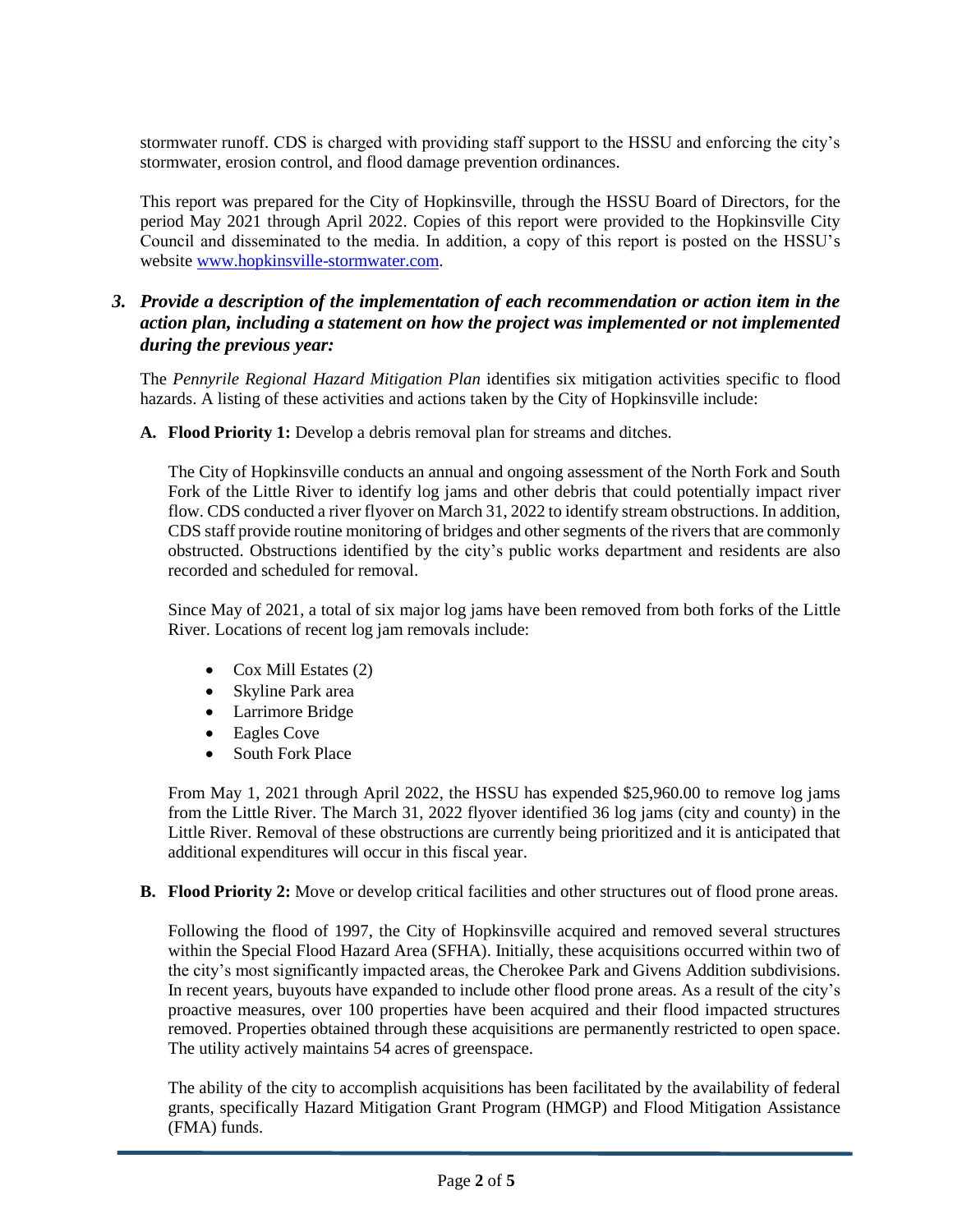During this program year, CDS and HSSU have pursued, on behalf of the city, additional HMGP funds. Presently, approximately three million dollars in requested assistance is pending FEMA's review.

The placement of new structures in the SFHA is regulated by the city's flood damage prevention ordinance. Critical facilities are specifically addressed by the ordinance with the expectation that these facilities will be located outside of the SFHA. In cases where SFHA placement is unavoidable, the ordinance requires that structures and access drives be elevated, areas containing toxic substances be sealed, and flood waters displaced by development be offset with no impact to up or downstream properties. The city strictly enforces these requirements. In this program year, no permits were issued for critical facilities placements within the SFHA.

**C. Flood Priority 3:** Develop or enforce a storm water management plan to reduce flash flooding, erosion, and damage.

CDS and the HSSU, on behalf of the city, are involved in several activities designed to reduce flash flooding, erosion, and property damage. These include: 1) the removal of debris from the rivers that impedes flow (discussed in item A); 2) the acquisition and removal of structures from the SFHA (discussed in item B); 3) the identification and implementation of large scale and remedial drainage projects/improvements; 4) the maintenance and upkeep of significant drainage infrastructure including city owned basins and the watershed lakes; and 5) the enforcement of the city's flood damage prevention ordinance, storm water management and control ordinance, and erosion prevention and sediment control ordinance.

*The identification and implementation of large scale and remedial drainage projects:* The HSSU maintains a *Master Drainage Plan* which is periodically updated as new projects are identified. In 2021 and 2022, the HSSU undertook a comprehensive update of the city's *Master Drainage Plan*. This update plan identifies completed and pending major and remedial projects, provides an estimate of anticipated costs, and provides ranking criteria.

Major stormwater projects undertaken during the past program year include:

- Country Club Lane/Lafayette Road Project (complete);
- Small Drainage Projects Nelson Drive (complete);
- Rose Acres Project (design complete; construction pending); and
- Oriole Drive (evaluation and design phase).

Costs for completed projects exceeded \$370,000.00.

In addition to larger engineered projects, CDS and the Hopkinsville Public Works Department undertake smaller remedial projects throughout the year. Many of these projects are identified by residents and property owners. Resident calls/contacts are logged and smaller projects are evaluated (and performed) based on the area impacted, complexity, access and easements, and the availability of funding. Larger or more complex projects (i.e. non-remedial) are further evaluated for funding consideration as larger engineered projects. During this program year, 27 remedial projects were addressed.

*The maintenance and upkeep of significant drainage infrastructure:* The HSSU actively maintains four watershed lakes. These include lakes Boxley, Blythe, Morris, and Tandy. In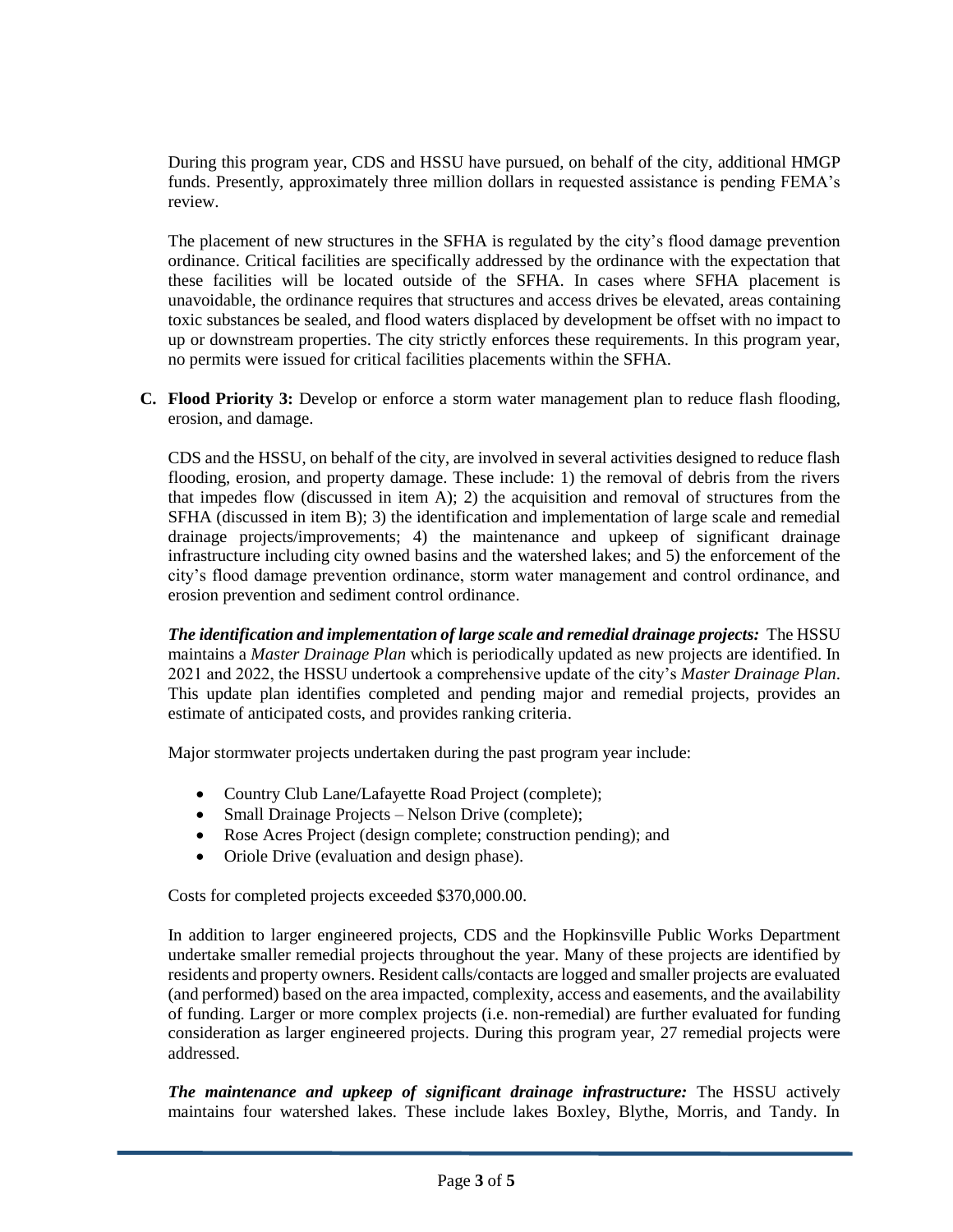addition, HSSU maintains eight regional/area stormwater basins. These include the Esch, McCargo, Henson, Tanglewood, Springmont, Woodmont, Pardue Lane, and Morningside basins.

The watershed lakes and area basins are critical infrastructure in reducing flooding and mitigating the adverse impacts of stormwater runoff.Annually, the HSSU allocates funding to maintain these facilities.

*The enforcement of city ordinances:* The city, through CDS and the HSSU, actively enforces three ordinances designed to mitigate the effects of flooding, stormwater, and erosion. These include:

- The Flood Damage Prevention Ordinance (Chapter 151);
- The Storm Water Management and Control Ordinance (Chapter 155); and
- The Erosion Prevention and Sediment Control Ordinance (Chapter 56).

The city has employed a "one-stop-shop" concept for permitting and enforcement. In addition to the above ordinances, the city's zoning, subdivision, and building codes are enforced through CDS. All proposed developments submitted to CDS for review are evaluated for compliance with the city's flood damage prevention, stormwater, and erosion control ordinances.

**D. Flood Priority 4:** Enforce or adopt NFIP flood ordinances.

The city has adopted a flood damage prevention ordinance. This ordinance, codified as Chapter 151 of the City of Hopkinsville, Kentucky Code of Ordinances, exceeds the minimum requirements of the National Flood Insurance Program (NFIP). The city has updated the ordinance as changes have occurred in the FEMA/NFIP requirements or as additional measures have been deemed necessary to mitigate the impacts of flooding. No changes to the ordinance have occurred within this program year.

**E. Flood Priority 5:** Educate the public of flood prone areas by providing maps and information.

Flood related resources, including links to other agencies and FEMA's Map Service Center, are provided on the HSSU website. Flood maps can also be viewed at the CDS offices. During the program year, CDS staff produced 18 maps for property owners. In addition, city TV has been used to provide information on flood hazards and required permitting. CDS staff has actively participated in educational events, including the Naturefest held on September 18, 2021. At this event, staff interacted with approximately 200 residents. Information was provided and received on water quality/pollution, sinkholes, flooding and drainage.

**F.** Flood Priority 6: Educate residents on the availability and importance of flood insurance.

Flood related resources, including links to other agencies and FEMA's Map Service Center, are provided on the HSSU website. In addition, letters are sent annually to property owners within the city's repetitive loss areas.

The *Pennyrile Regional Hazard Mitigation Plan* identifies several "all hazards" action items. Many of these actions have been completed or work toward completing these activities was undertaken in previous years. A copy of the city's prioritized action items is attached to this report.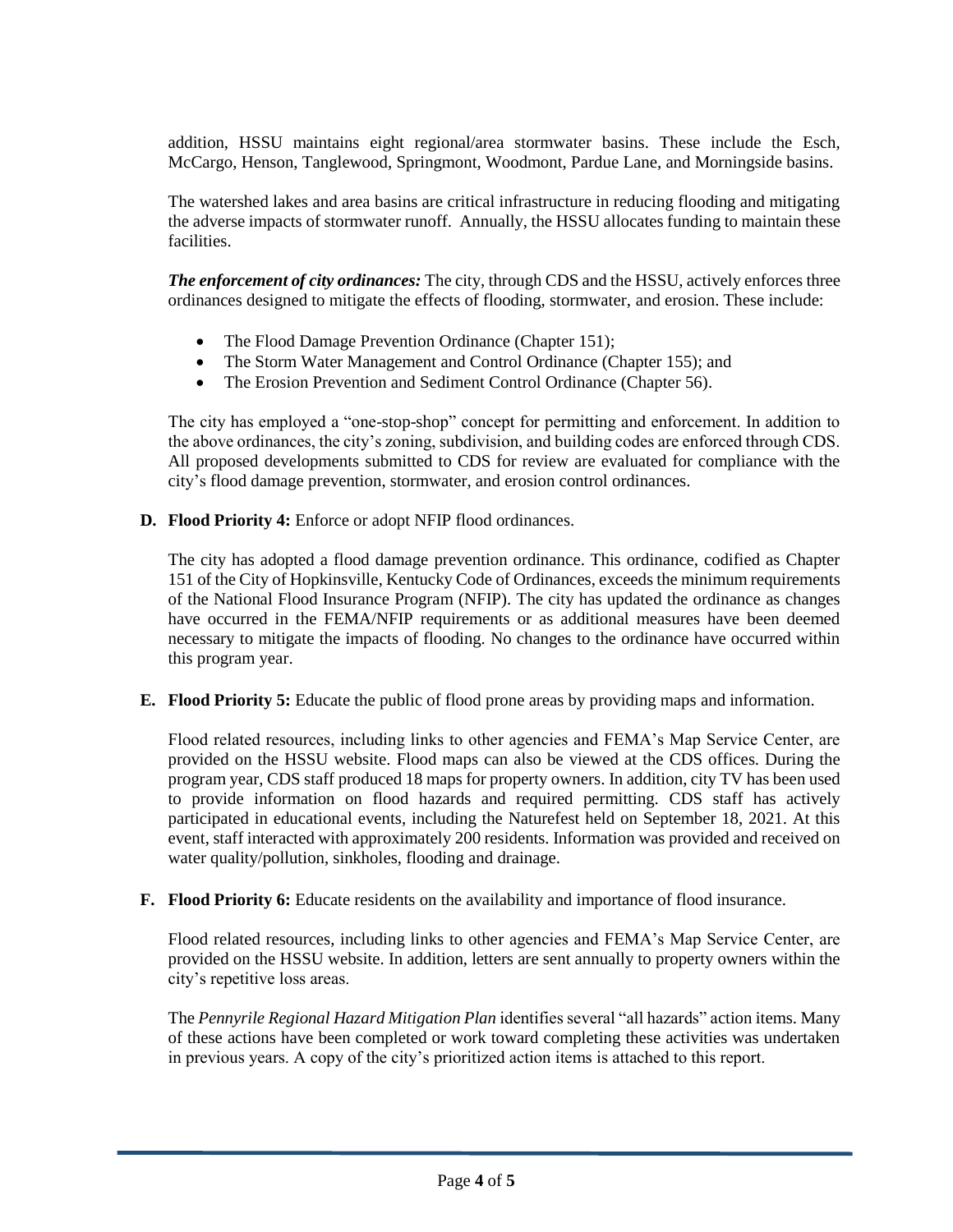# *4. Discuss why any objectives were not reached or why implementation is behind schedule:*

Progress has been made to implement identified action items. Several of these activities, such as debris removal, enforcement, and public education, are ongoing and will continue to be reported in subsequent program years.

Substantial progress has been made in the removal of structures from flood prone areas. It is anticipated that this activity will continue in future program years; however, this task is dependent upon the availability of funding (specifically HMGP and FMA grants) and property owners who are willing/interested in selling their property.

## *5. What are the recommendations for new projects or revised recommendations?*

The recommendation and action items identified in the plan are still relevant and it is anticipated that the activities identified will continue to be pursued by the city in future program years.

The update of the *Pennyrile Regional Hazard Mitigation Plan* is underway. As noted in last year's report, a hazard which is related, directly and in some case indirectly, to flooding is subsidence. The city is noted for its Karst topographic and hydrogeologic conditions. The city contains several sinkholes and in many locations water is conveyed through underground channels. Flooding and drought events can cause the expansion and contraction of the subsurface strata, resulting in subsidence and damage to buildings and infrastructure. Subsidence tends to occur at a higher frequency within or immediately adjacent to the SFHA. The city will work to include subsidence as an identified hazard with accompanying recommendations/action items.

# **End of Report**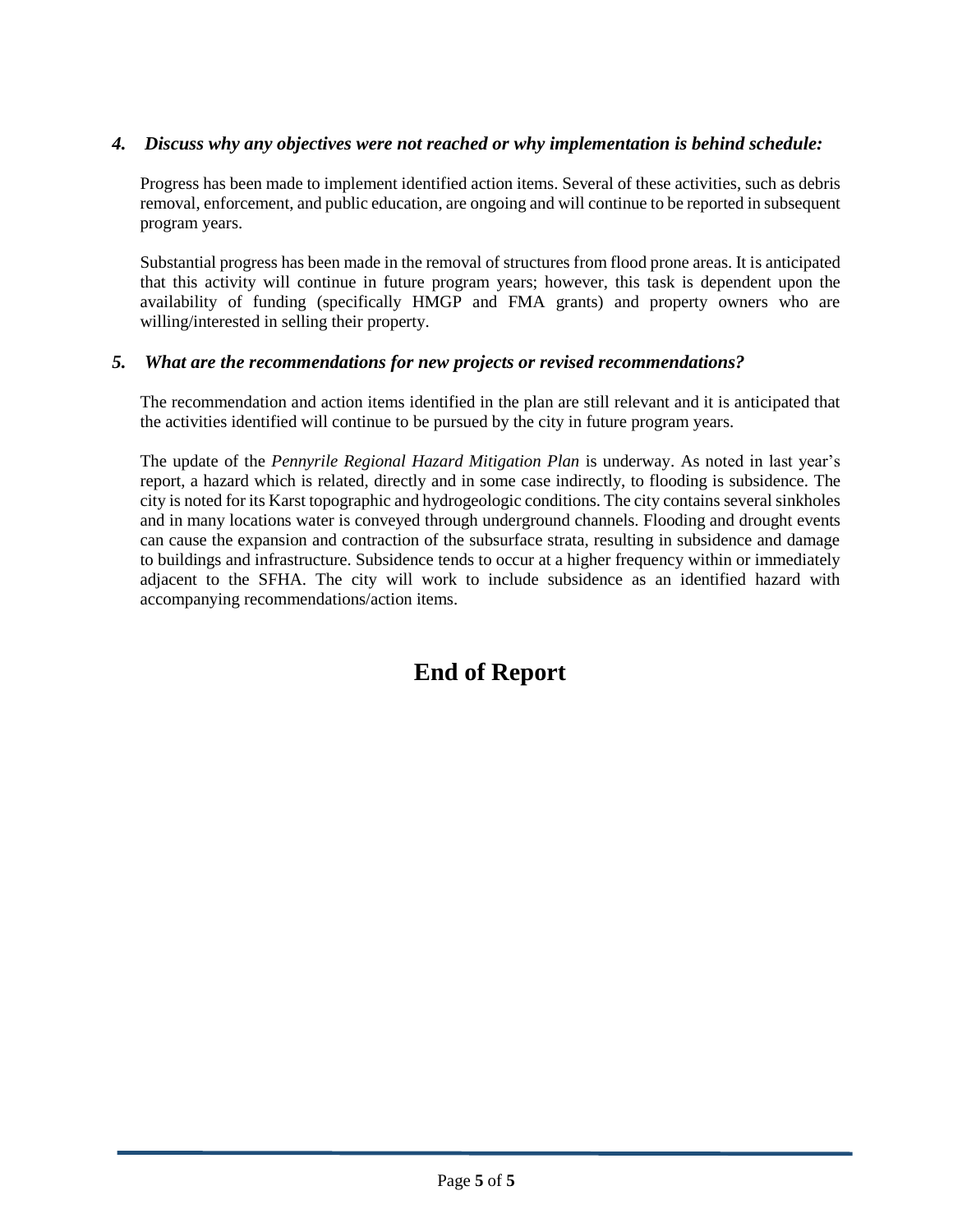|                                                               | <b>Christian County Mitigation Actions Prioritization and Benefit</b><br>Includes the cities of Crofton, Hopkinsville, Lafayette, Oak Grove, and Pembroke |               |                                                                                     |                                          |                                           |
|---------------------------------------------------------------|-----------------------------------------------------------------------------------------------------------------------------------------------------------|---------------|-------------------------------------------------------------------------------------|------------------------------------------|-------------------------------------------|
| <b>Hazard</b>                                                 | Action                                                                                                                                                    | Priority      | Implementation<br><b>Timeline</b>                                                   | Responsible<br>Entity                    | <b>Potential</b><br><b>Funding Source</b> |
| <b>Flood</b>                                                  | Develop a debris removal plan for streams and ditches                                                                                                     | <b>High</b>   | 1-5 years                                                                           | <b>County/City</b>                       | <b>County/City</b>                        |
| Tornado,<br>Severe T-<br>storm, Severe<br><b>Winter Storm</b> | Work with utility companies to trim trees and debris away<br>from overhead power lines                                                                    | High          | As needed                                                                           | <b>Utilities</b>                         | <b>Utilities</b>                          |
| All identified<br>hazards                                     | Provide generators to critical facilities that provide<br>emergency services                                                                              | <b>High</b>   | Complete                                                                            | Critical<br><b>Facilities</b>            | Self-funded                               |
| <b>All identified</b><br>hazards                              | Encourage homeowners to have a backup power source or<br>alternate heat source                                                                            | <b>Medium</b> | 1-5 years                                                                           | <b>Utilities</b>                         | Private                                   |
| <b>Flood</b>                                                  | Move or develop critical facilities and other structures out<br>of flood prone areas:                                                                     | <b>High</b>   | 1-5 years:<br>completed for<br>many SRL<br>structures within<br><b>Hopkinsville</b> | <b>Planning &amp;</b><br>Zoning          | FMA, HMGP,<br><b>PDM</b>                  |
| Flood                                                         | Develop or enforce a storm water management plan to<br>reduce flash flooding, erosion, and damage                                                         | <b>Medium</b> | <b>Complete</b>                                                                     | City.                                    | local funds                               |
| Flood                                                         | <b>Enforce or adopt NFIP flood ordinances</b>                                                                                                             | <b>Medium</b> | <b>Complete</b>                                                                     | City/County                              | <b>City/County</b>                        |
| <b>All identified</b><br>hazards                              | Develop zoning and land use ordinances to regulate<br>development                                                                                         | Medium        | Complete                                                                            | City/County                              | City/County                               |
| Flood                                                         | Educate the public of flood prone areas by providing maps<br>and information                                                                              | <b>High</b>   | 1-5 years                                                                           | <b>EMA/Planning/</b><br><b>Insurance</b> | Industry/EMA                              |
| <b>All identified</b><br>hazards                              | Promote the use of NOAA weather radios for warning<br>purposes                                                                                            | <b>High</b>   | 1-5 years                                                                           | <b>Emergency</b><br>Management           | HMGP. PDM                                 |
| All identified<br>hazards.                                    | Develop evacuation plans and procedures for hazards that<br>affect the area                                                                               | High          | Complete                                                                            | Emergency<br>Management                  | <b>EMA Grants</b>                         |
| Flood,<br><b>Earthquake</b>                                   | Educate residents on the availability and importance of<br>flood and earthquake insurance                                                                 | <b>High</b>   | 1-5 years                                                                           | City/County/<br><b>EMA</b>               | <b>HMGP/Private</b><br>Sector/DHS         |
| All identified<br>hazards                                     | Upgrade emergency services communication equipment                                                                                                        | High          | 1-5 years                                                                           | EMA/City/<br>County                      | HMGP, DHS                                 |

 $\mathcal{L} \subset \mathbb{R}^{n \times n}$ 

k.

# **Attachment - Excerpt from Plan**

312